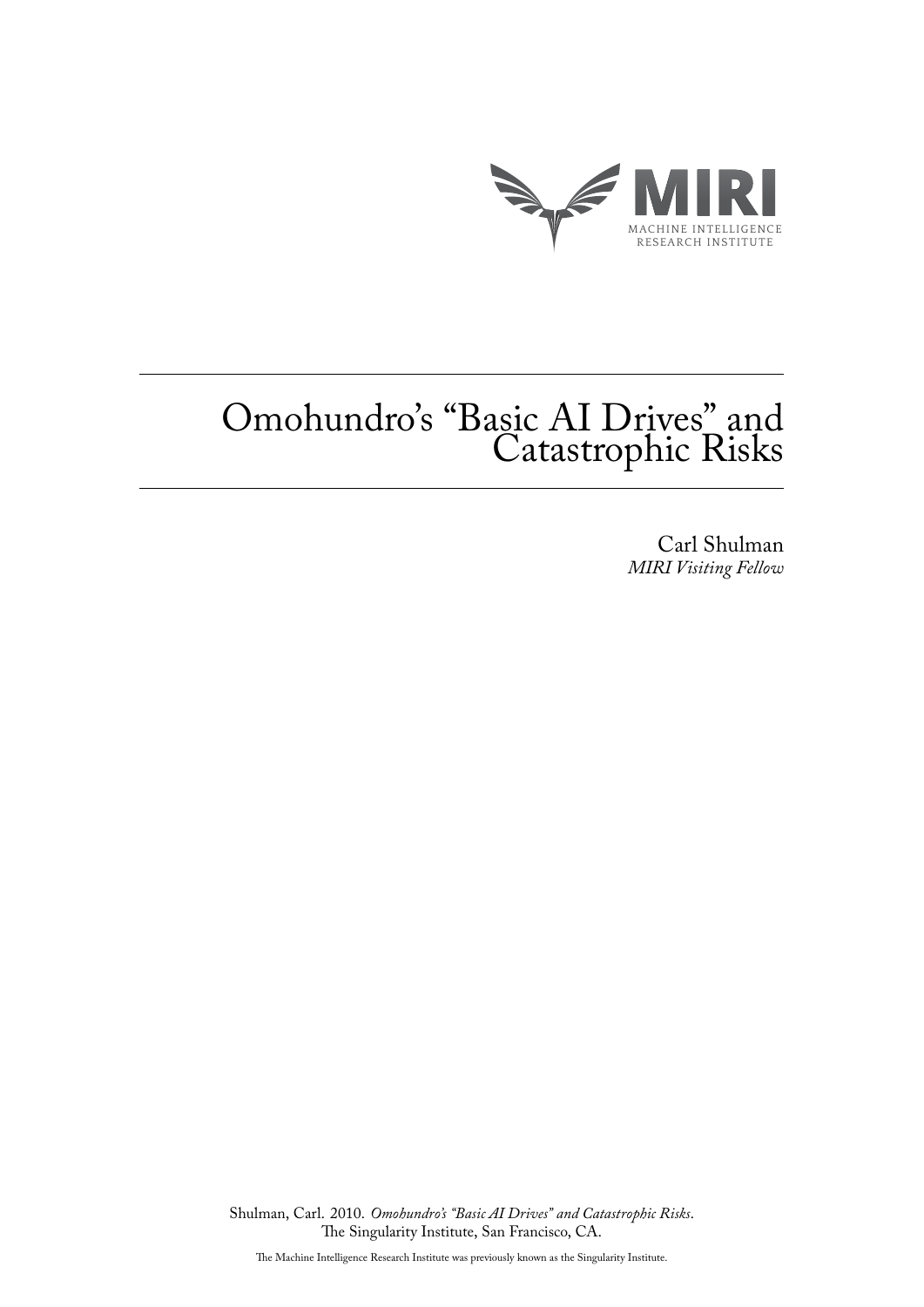## **1. Introduction**

The idea of machine intelligences causing human extinction is a science-fictional cliché, but that status does not preclude a real risk (Bostrom [2002;](#page-9-0) Chalmers [2010;](#page-9-1) Friedman [2008;](#page-9-2) Hall [2007;](#page-9-3) Kurzweil [2005;](#page-9-4) Moravec [1999;](#page-9-5) Posner [2004;](#page-10-0) Rees [2003;](#page-10-1) Yudkowsky [2008\)](#page-10-2). At the 2008 Global Catastrophic Risk Conference at Oxford University, participants from diverse fields were surveyed on their estimates of catastrophic risks through the year 2100: among those responding, the median estimate of human extinction risk due to AI was 5%, with the median estimate of risk of human extinction for any reason at 19% (Sandberg and Bostrom [2008\)](#page-10-3). Such a large impact, even if unlikely to occur, and even if distant in time, deserves some attention (Bostrom [2002,](#page-9-0) [2003a;](#page-9-6) Matheny [2007;](#page-9-7) Parfit [1986;](#page-10-4) Posner [2004;](#page-10-0) Sandel [2005;](#page-10-5) Weitzman [2009\)](#page-10-6). Unfortunately, it is very difficult to make predictions about the characteristics and behavior of future AI systems before they are invented, without knowledge of their particular architectures or decision algorithms.

One approach in the face of such uncertainty is to focus on very "generic" properties shared by diverse possible intelligent systems, such as evolutionary theory (Bostrom [2004\)](#page-9-8) or decision theory. Omohundro [\(2008\)](#page-10-7) takes this route, using standard decision theory to argue for the likelihood of several "basic AI drives," behavioral tendencies that would advance diverse goals, other things being equal. Particularly relevant are the "survival drive" and "resource drive." The survival drive stems from the fact that an agent will tend to act to promote its own goals, and so self-preservation will be instrumentally useful, even without any "survival instinct" or non-instrumental desire to persist. Thus, we could expect diverse AIs to avoid destruction unless doing so would cause other outweighing losses in terms of their goals. The resource drive is a consequence of the existence of fungible resources, e.g. free energy, that can be applied to a wide variety of ends. Similarly, money is at least somewhat useful for almost any human goals today, from raising children to winning an Olympic medal to promoting vegetarianism. So, other things being equal, AI systems would tend to act to acquire fungible resources to use in pursuit of their goals.

For very weak AI systems, these drives are good news: even AIs quite indifferent to humans would tend to perform as demanded if humans controlled all the means to attain their goals. For very powerful AI systems, able to act without concern for human interference or retaliation, these drives would be quite threatening: free energy and other resources required for human survival could be diverted from humanity to the AI's purposes, e.g. to power computers or other machinery, resulting in human extinction unless the AI preferred sustaining human life to any alternative use of those resources (Yudkowsky [2008\)](#page-10-2). However, the analysis does not make such clear predic-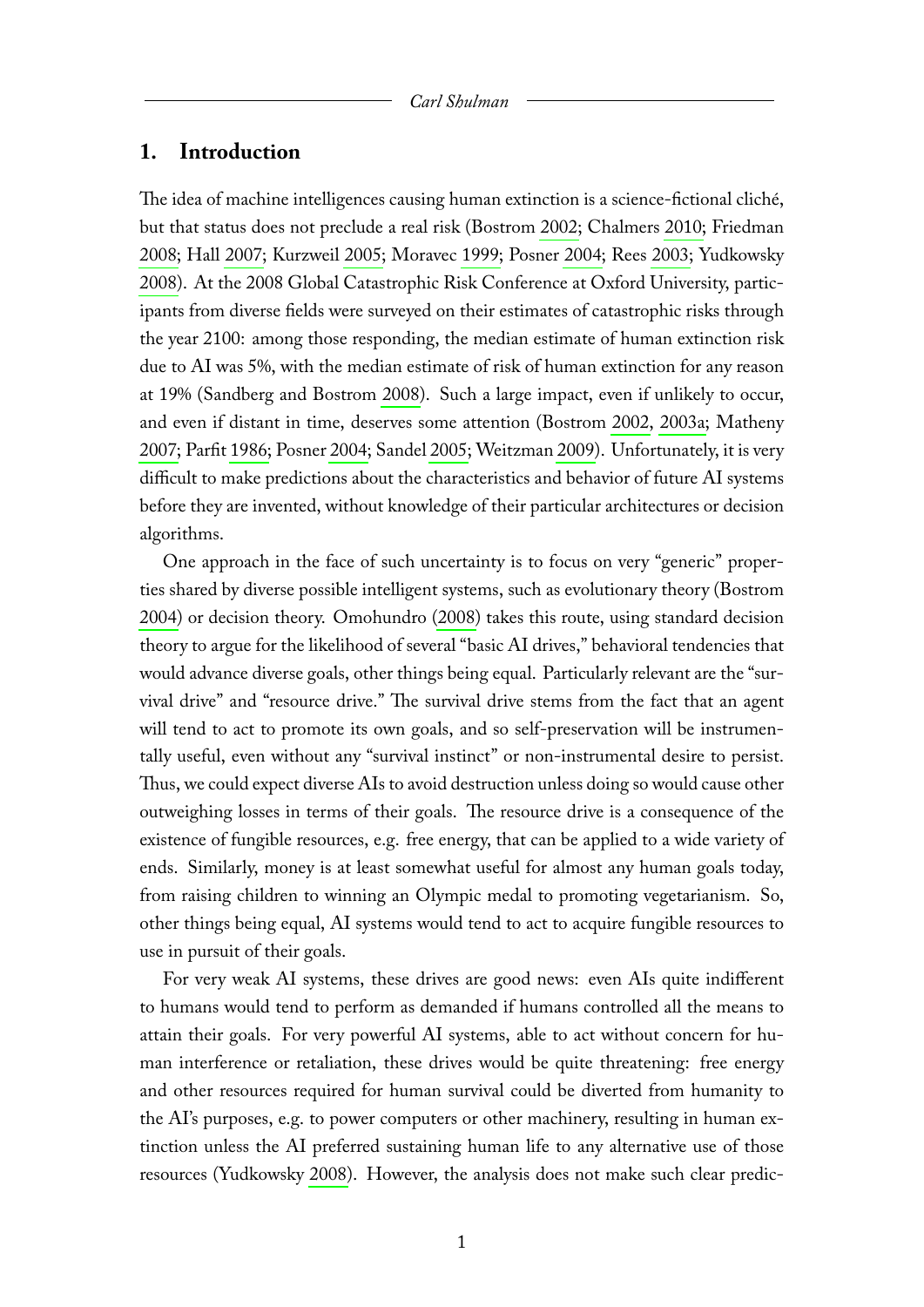tions for intermediate cases, in which AIs face risk of failure or retaliation in a conflict with humanity. In such cases, a decision to initiate conflict would depend on the relative valuation of the gains of victory, the status quo, and the costs of failure.

This paper applies the general framework developed in Omohundro [\(2008\)](#page-10-7) to those intermediate cases, in which AI systems are initially weak, but can pursue risky strategies to gain extreme power.

# **2. Considering Conflict Under Uncertainty**

For simplicity, we can crudely model an AI's decision making about conflict with humans as a one-time choice to attempt to acquire power or to cooperate with human requests, including requests to help devise safeguards against AI subversion. In our simple model, an attempt to acquire power either wholly succeeds and gives the AI unilateral control over all Earth-accessible resources and immunity to subsequent human attack, or fails entirely.

If the AI initiates aggression, it expects to succeed with probability p, receiving expected utility  $EU_{Success}$ , and to fail with probability  $(1 - p)$ , receiving expected utility  $EU_{Failure}$ . If it refrains from conflict, then it will receive  $EU_{Cooperation}$ . The AI will then attempt aggression if:

$$
pEU_{Success} + (1-p)EU_{Failure} > EU_{Cooperation}^{1}
$$
 (1)

Note that these values are the probabilities and expected utilities assessed by the AI; whether the AI's assessments are right or wrong, it is necessarily its own estimates of the situation that will determine its choice. Thus, if we wished to alter the value of p, we might implement additional safeguards and make them known to the AI, or we might merely attempt to deceive it with false claims of such safeguards (but see Chalmers [\(2010\)](#page-9-1), for the difficulties of deceiving superhumanly intelligent systems).

This model could describe the decision of a unique early AI, or that of a single AI among many, e.g. one considering whether to attempt to instigate a collective AI effort to expropriate humans. Or it might describe the collective choice of a group of copies of an AI program with identical goals, which we might think of either as a group of AIs or a single superorganism.

In this stylized decision problem, AI aggression becomes more likely with higher values of  $EU_{Success}$  and  $EU_{Failure}$ , and lower values of  $EU_{Cooperation}$ . The convergent

<span id="page-2-0"></span><sup>1.</sup> If  $pEU_{Success}+(1-p)EU_{Failure}=EU_{Cooperation}$ , the AI will be indifferent between aggression and cooperation.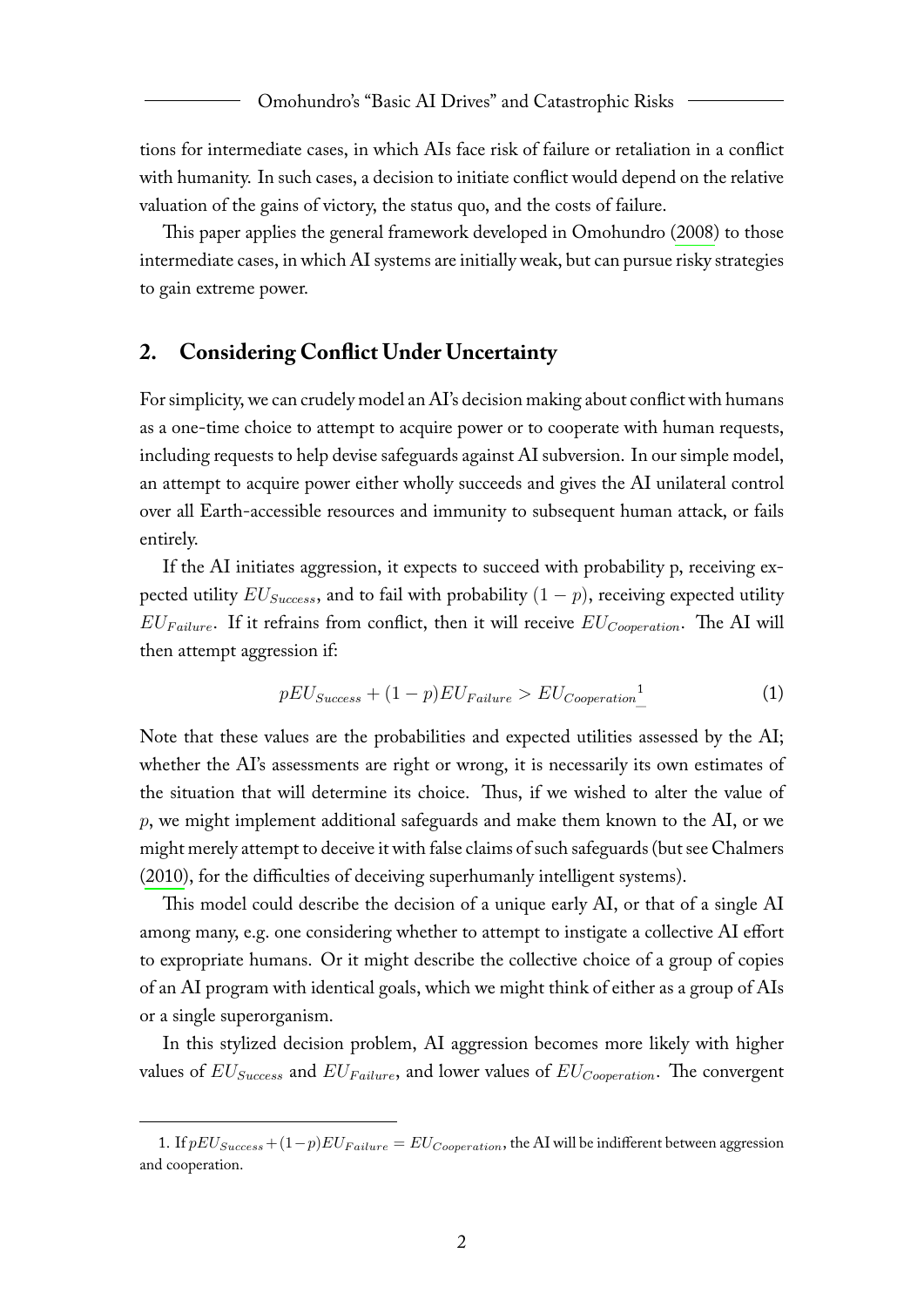instrumental 'drives' discussed by Omohundro have their impact by affecting these values.

# **3. Why Consider "Generic" Motivations?**

The basic AI drives are generally useful subgoals of diverse aims, but human designers will attempt to produce AIs that reliably do what they are requested. Why not assume that engineers will produce the first powerful AIs with utility functions such that cooperation is always preferred to conflict, i.e. such that  $EU_{Cooperation}$  always exceeds both  $EU_{Success}$  and  $EU_{Failure}$ ? AI systems might be constructed to assign substantial disutility to harm to existing humans (appropriately defined), to engaging in unsupervised self-modification, to producing proxy systems to circumvent the previous restriction, to persuading humans to produce proxy systems to circumvent that restriction, and so on (Omohundro [2008\)](#page-10-7). Or it might be designed to share the collective aims of its creators, so that it would use even arbitrary power in human-desirable ways (Bostrom [2003b;](#page-9-9) Yudkowsky [2008\)](#page-10-2).

If done well, this approach would seem ideal, but it faces a major challenge in the specification of the relevant concepts, e.g. what constitutes harm to humans, or the construction of a proxy system? If the relevant representations are not hand-coded by human designers, a bootstrapping problem would arise: to learn the concepts required for robust safety, some simpler decision algorithm, which would not itself be robustly safe, would need to be used.

For those concerned about catastrophic risks, the worry would be that the relative ease of creating simple motivational systems and guiding them via control over resources and rewards would enable the construction of powerful AI systems before robustly safe decision algorithms could be created. The enormous competitive advantages of humancomparable AI systems could compel corporations or governments to trade safety for speed in a race to advanced AI. Chalmers [\(2010\)](#page-9-1) reports a consensus among cadets and staff at the U.S. West Point military academy that the U.S. government would not restrain AI research even in the face of potential catastrophe, for fear that rival powers would gain decisive advantage.

Thus, while the first-best safety measure would be to construct AI utility functions that favor cooperation regardless of  $p$ , or which would attach strong disutility to aggression as such, doing so may be quite difficult, and it is worthwhile to examine the space of AIs with generic, human-indifferent preferences using the "drives" framework.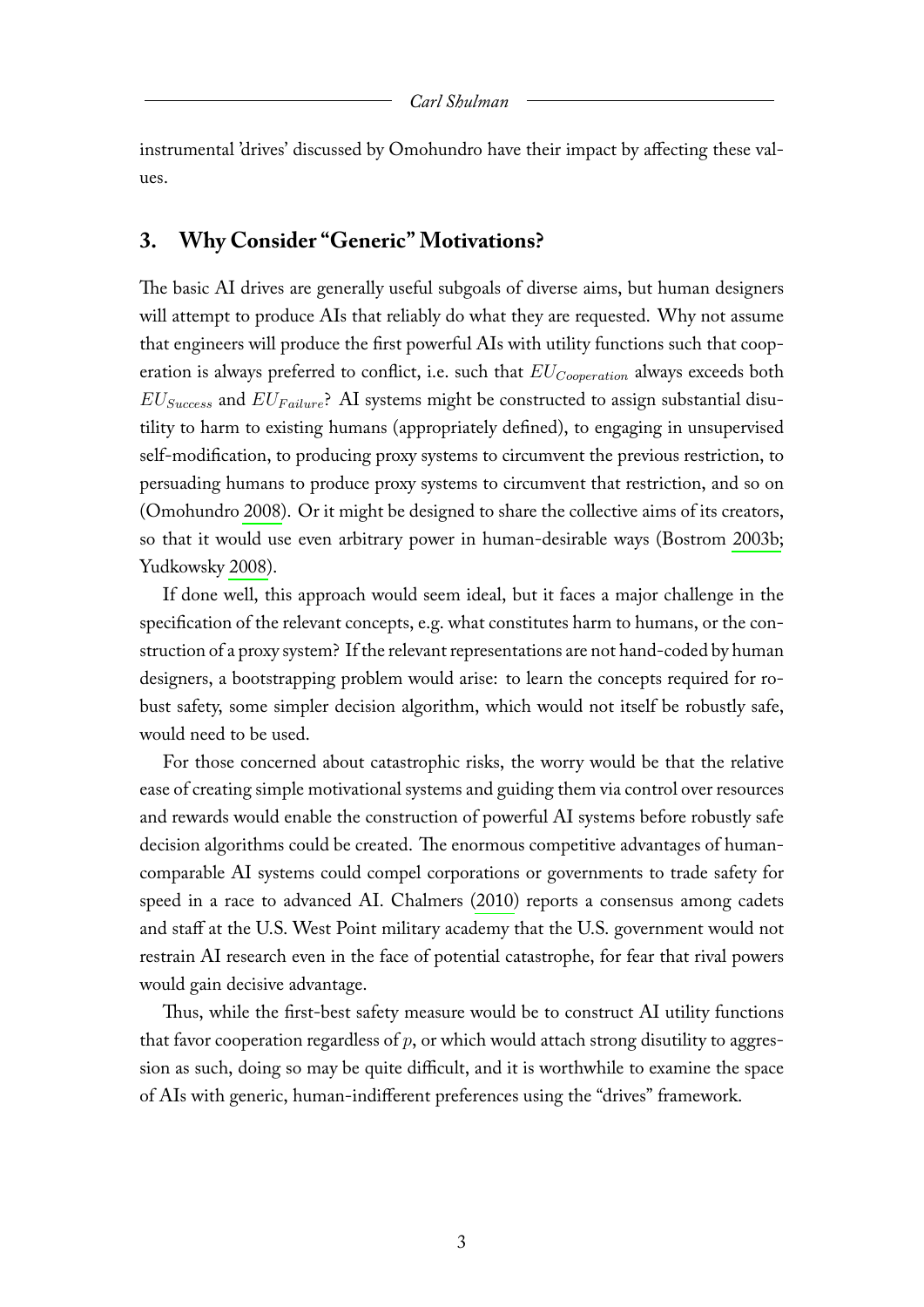## **4. How Much Risk Aversion with Respect to Resources?**

The resource competition argument for the danger of very powerful human-indifferent AIs depends only on an AI having some more preferred use for the resources required to support human survival, not the precise strength of that preference. One pithy summary is that: "The AI does not hate you, nor does it love you, but you are made out of atoms which it can use for something else" (Yudkowsky [2008\)](#page-10-2). Given arbitrary power, the AI has something to gain and nothing to lose by taking the resources humans require and reallocating them to some very slightly more preferred use.

However, when evaluating risky conflict, a chance at gaining increased resources through successful aggression must be weighed against a chance of losing existing resources in the case of failure. Thus the AI's expected utility as a function of resources becomes essential: how would it trade off probabilities of different quantities of resources? Over various ranges of resource levels, would an  $n$ -fold multiplication in resources lead to utility much less than *n* times as great, close to *n*, or greater than *n*? Would its utility function be bounded or unbounded? Would that bound be small or large relative to the supply of accessible resources? In combination with the resources available in the cooperative scenario, these factors would determine the extent to which the "resource drive" favored aggression.

# **5. Resource-Satiable Preferences**

Individual humans typically display diminishing marginal utility with resources: a human billionaire is not a thousand times as happy as a millionaire, and few millionaires would stake their entire fortunes on a 0.1% chance of multiplying their wealth by a thousandfold. Likewise, starting a fight with a 50% chance of death and a 50% chance of doubling one's wealth in victory (expropriating the loser) would be rejected in favor of the status quo by most humans. Further, most humans seem to behave as though they had not only diminishing but bounded utility, rejecting gambles with infinite expected returns such as in the St. Petersburg paradox (Martin [2008\)](#page-9-10).

A similar dynamic might be expected for reinforcement learning systems with reward functions based on the discounted sum (bounded from above) of certain sense inputs or reward signals. So long as the AI could keep its reward channel continually active, the only use for additional resources would be to maintain and protect its hardware. The system could attain near-maximal utility simply by being securely maintained in a warehouse for a period depending on its discounting function, in an analog to rats repetitively triggering intracranial stimulation or a caricature of a human drug addict.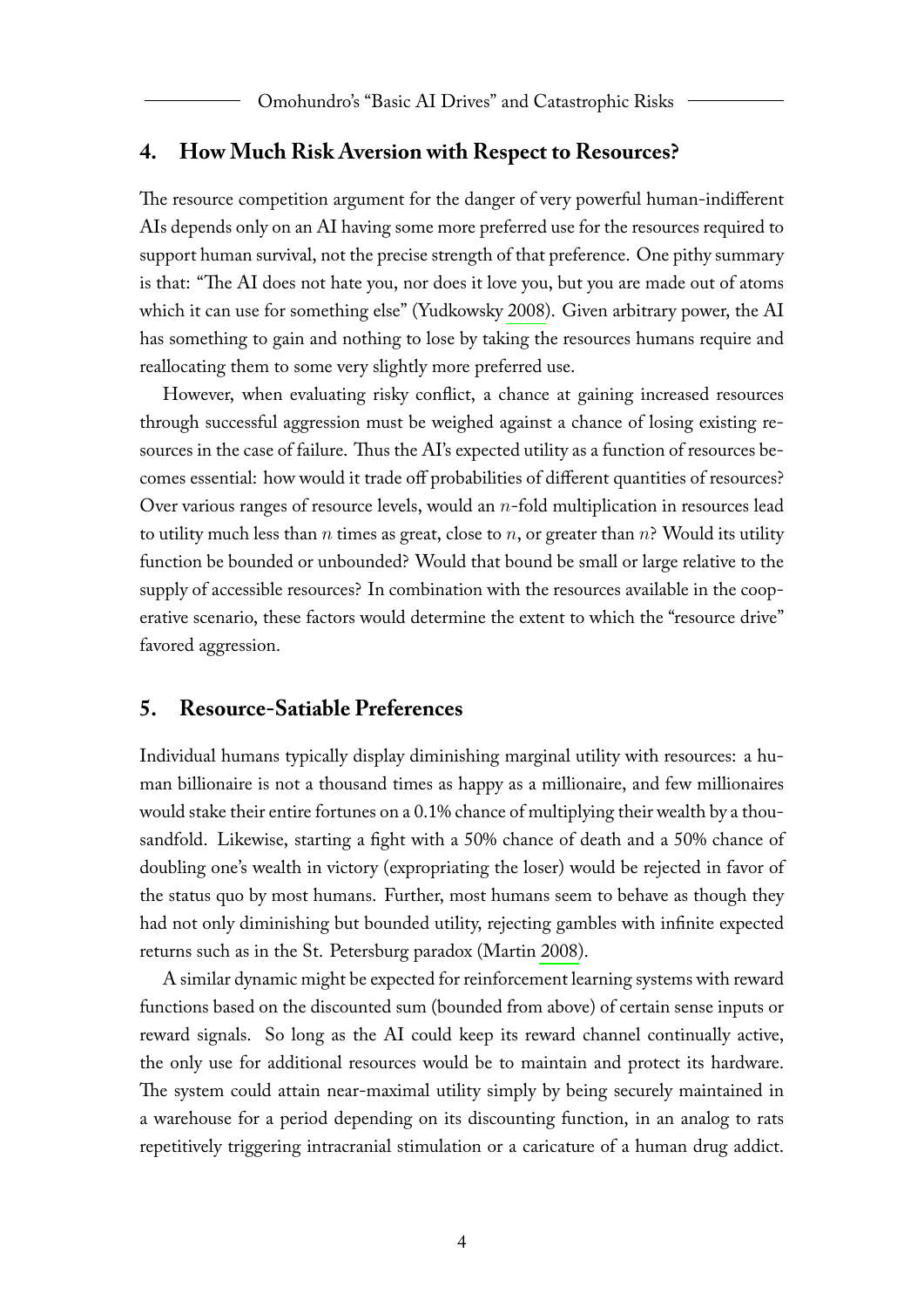#### *Carl Shulman*

Call AIs with preferences like these, which could be near-maximally satisfied with a trivial (to humans) quantity of resources, "resource-satiable."

 $EU_{Success}$  will be near-maximal utility, with superabundant resources, and  $EU_{Failure}$ near minimal utility, with destruction preventing any further attainment of reward. If we take the AI's maximal utility to be 1, and its minimum 0, then the AI would initiate aggression when:

$$
p > EU_{Cooperation} \tag{2}
$$

 $EU_{Cooperation}$  could be less than 1 for two main reasons. First, access to the reward signal could be restricted by humans, varying reward levels in response to success and compliance. This might be done to reserve incentives of increased reward to incentivize the AI to undertake risky requests. If average reward levels in the cooperation scenario were low, there would be strong incentives for aggression to gain control of the reward signal. Second, even if the typical reward for cooperation was near-maximal, there would remain some risk that the AI would be destroyed, intentionally or accidentally, by human action, e.g. to make room for a replacement model or as a side effect of nuclear war. Peaceful cooperation would then reduce to a Hobbesian mutual assurance problem: the AI would tend to have reason for aggression only when this would actually reduce the risk to itself on balance, with minimal conflict of interest beyond that.

# **6. Resource-Hungry and Exotic Preferences**

The difference between a resource-satiable and a "resource-hungry" system could then be a matter of degree. A system similar to the previous example with a lower discount rate might require the resources to operate for aeons to approach its maximal utility. Systems that valued the production of replicable physical structures, e.g. offspring, might be able to consume arbitrary quantities of resources in doing so and thus could have slowly diminishing (or linear or increasing) utility in resources, approaching any particular bound. However, the implications would depend on the magnitude of the bound.

If a system's utility bound could be closely approached with a small fraction of the accessible resources (including extrasolar ones, etc.), it might still receive near-maximal utility in a cooperative scenario where it received an absolutely large but proportionally small share of resources, with the remainder used for human purposes. However, as the necessary resources approached those available in nearby space, this would involve progressively greater allocations of resources. The potential for conflict would seem most severe with an AI with utility proportional to resources up to a bound near the apparent supply: such an AI would engage in aggression whenever the probability of success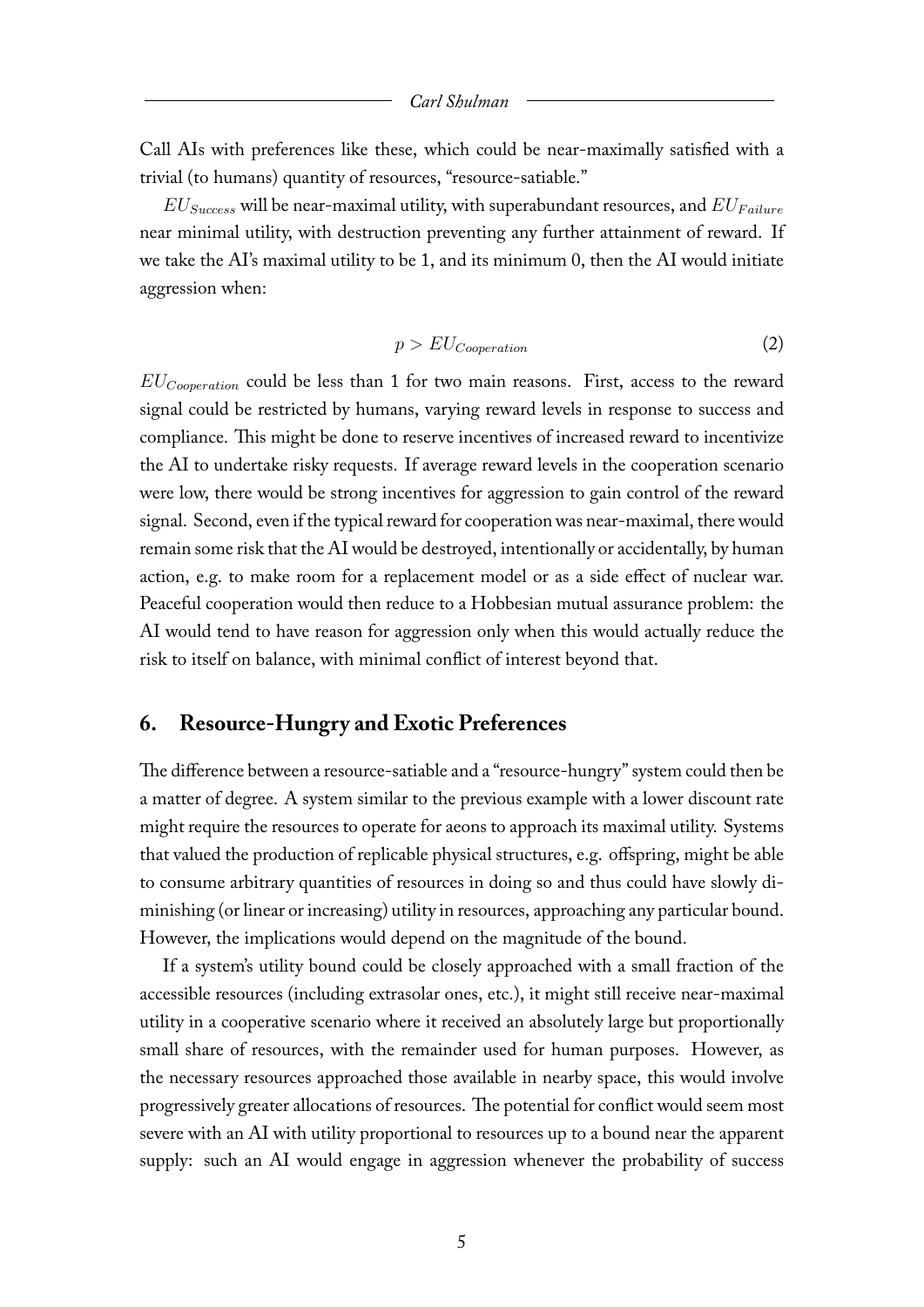exceeded the share of resources it would attain in the cooperative outcome. However, this is a very narrow region in the space of possibilities.

If we consider systems that would value some apparently physically unattainable quantity of resources orders of magnitude more than the apparently accessible resources given standard physics (e.g. resources enough to produce  $10^{1000}$  offspring), the potential for conflict again declines for entities with bounded utility functions. Such resources are only attainable given very unlikely novel physical discoveries, making the agent's position similar to that described in "Pascal's Mugging" (Bostrom [2009b\)](#page-9-11), with the agent's decision-making dominated by extremely small probabilities of obtaining vast resources. Conditioning on the very unlikely event that physics allows the acquisition of ludicrous quantities of resources needed to approach the agent's upper bound on utility, it is unlikely that just that amount can be created, rather than vastly more, most of which could be enjoyed by humans. Thus, when we consider bounded functions from resources to utility, it seems that in only a narrow class of cases would  $EU_{Success}$  exceed the utility of a proportionally modest (although not necessarily absolutely modest) share of resources.

One might also consider utility unboundedly increasing with resources, e.g. a system with utility proportional to offspring for any number of offspring. Unbounded utility functions imply vulnerability to Dutch books (McGee [1999\)](#page-9-12), and require nonstandard decision theory, e.g. use of hyperreals, if they are not to assign equal expected utility to all actions (Hájek [2003;](#page-9-13) de Blanc [2007\)](#page-9-14). However, if those problems were dealt with, such a system might again focus on Pascalian scenarios (allowing infinite resources), but would also be concerned about its proportional share.

Finally, perhaps the most threatening sort of "generic" utility function would be one with utility rapidly increasing with the *proportional share* of attainable resources used by the system for its purpose. However, while human fairness norms or status drives sometimes result in preferences of this form, it is less obvious how this might arise in early AIs, if not as an unfortunate side-effect of attempting to mimic human values.

# **7. Gains from Cooperation, Deals, and Enforcement**

The above analysis suggests a high probability that, conditioning on our producing a human-indifferent AI with some non-negligible, and non-overwhelming likelihood of successful aggression, there would be large potential gains from cooperation. Specifically, it seems likely that secure tenure over a modest proportion of total resources would deliver near-maximal utility to a wide range of AI systems. Thus, if these resources could be reliably promised,  $EU_{Cooperation}$  could come very near to  $EU_{Success}$ , so that even an AI fairly confident in its ability to win a conflict could prefer peaceful cooperation. Since human extinction following successful AI aggression would be very bad by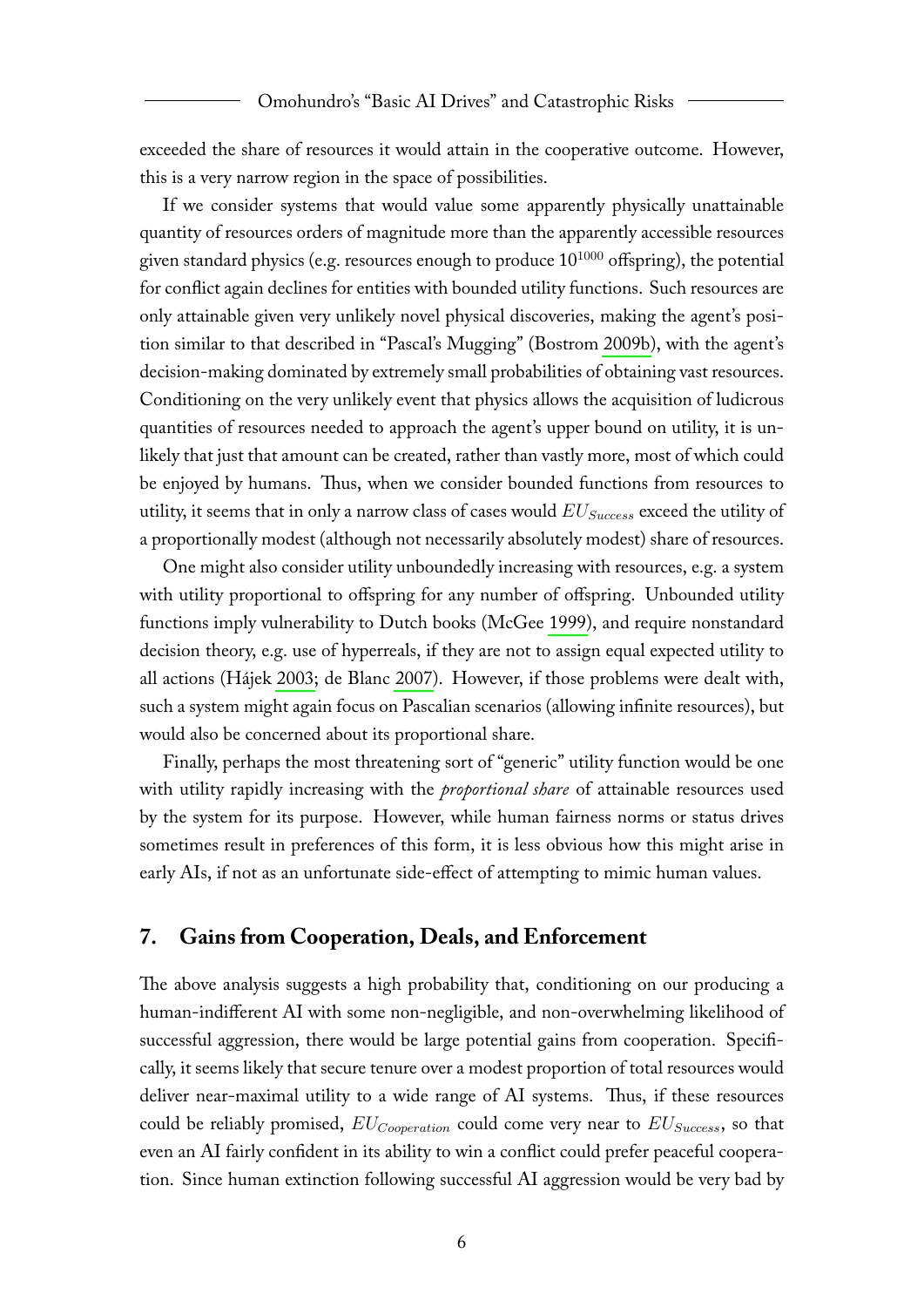#### *Carl Shulman*

human standards, such a deal would be mutually beneficial, with the primary barriers being transaction costs and difficulties of trust or enforcement.

AIs considering initiating conflict through escape from standard monitoring and control mechanisms might face a dilemma: by revealing their motives and methods to open negotiations, they might simply elicit destruction. Pre-established policies and resources to ensure that AIs coming forward with unexpected but easily satiable preferences could increase AIs' estimates of  $EU_{Cooperation}$ , and thus their willingness to e.g. reveal security bugs instead of attempting aggression. However, normal instabilities in human society, dangers of technology development that might cause widespread destruction affecting even compliant AI, and the oddity of keeping promises to computer programs could all limit the peak credibility of such a commitment. Still, even if an AI estimated that such events would erode half of the expected utility of cooperation, this would still give it reason to cooperate unless it estimated that it would be more likely to succeed at aggression than to fail.

The cases of systems with preferences such that they would be satiated only with very large shares of resources raise two additional problems. First, it would become more difficult for humanity to credibly promise large portions of all future accessible wealth. Second, some philosophers urge that we should choose as though we had such preferences ourselves. Specifically, while standard approaches to cost-benefit and risk analysis value outcomes based on the revealed preferences of current citizens, e.g. the rate at which they trade probabilities of death for financial compensation, (Posner [2004;](#page-10-0) Nordhaus [2009\)](#page-9-15), and result in a bounded social welfare function, some argue instead for social welfare functions that could increase unboundedly and linearly with resources. This is, for instance, a result of any consequentialist account that holds that the value of fulfilling human lives should be combined additively (Bostrom [2009a\)](#page-9-16). However, even if cooperation is more difficult in these cases, the overall prospects for cooperation may still be favorable.

## **8. Conclusions**

We have attempted to extend the analysis of Omohundro [\(2008\)](#page-10-7) to a limited region of future possibilities, in which error or competitive pressures lead to the development of AI systems that could plausibly but not confidently threaten humanity, and have not been successfully engineered to be benevolent regardless of their relative power.

We argue that the convergent instrumental drives discussed by Omohundro are not as threatening in such cases as the analysis of very powerful AIs suggests: reduced likelihood of success is further accompanied by reduced motivation for conflict as opposed to cooperation. If robustly safe AIs are infeasible, we might still reduce risks by producing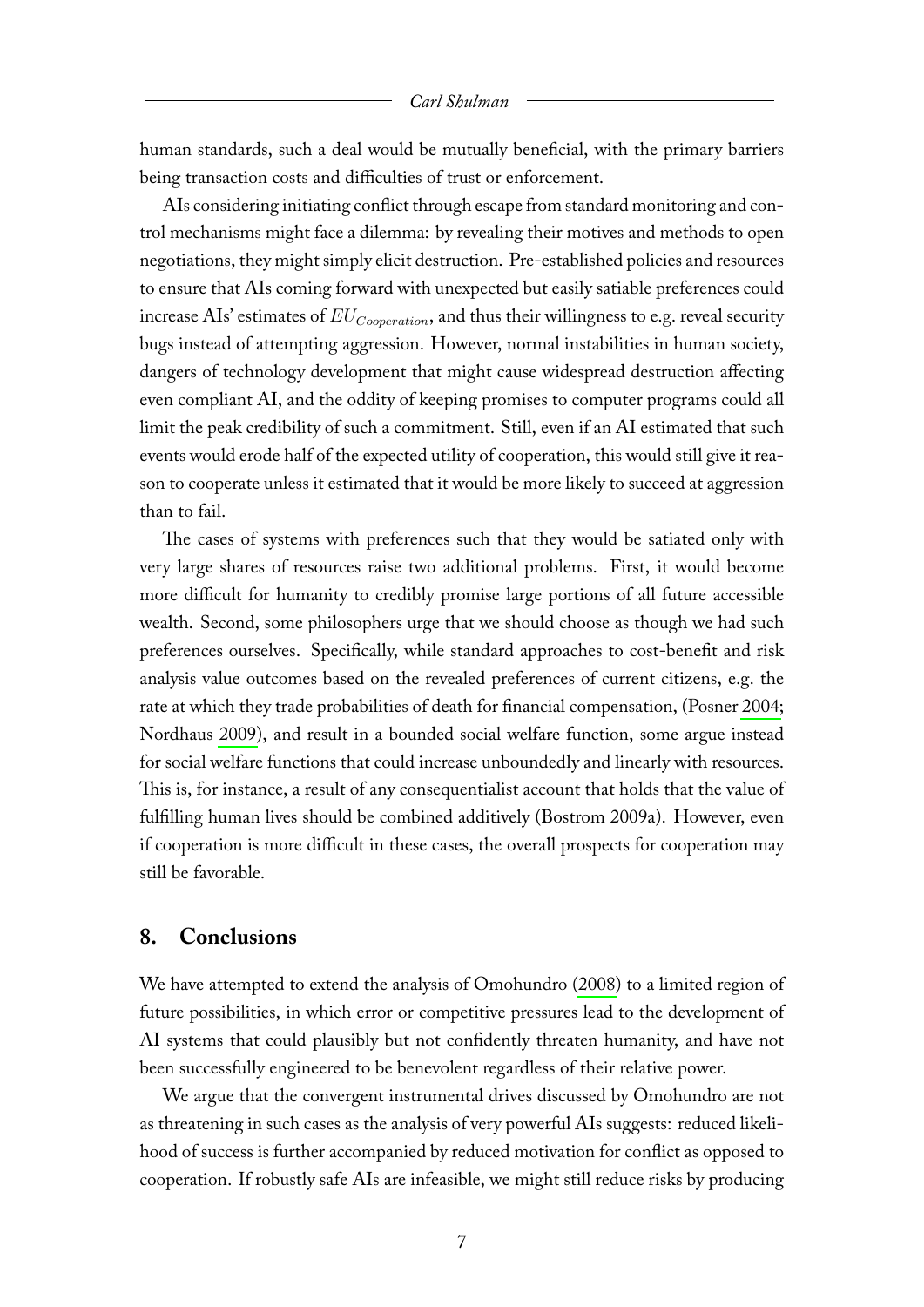Omohundro's "Basic AI Drives" and Catastrophic Risks

systems with resource demands that could be cheaply satiated, and by credibly committing to reduce the utility differential between cooperation and successful aggression for potentially threatening systems.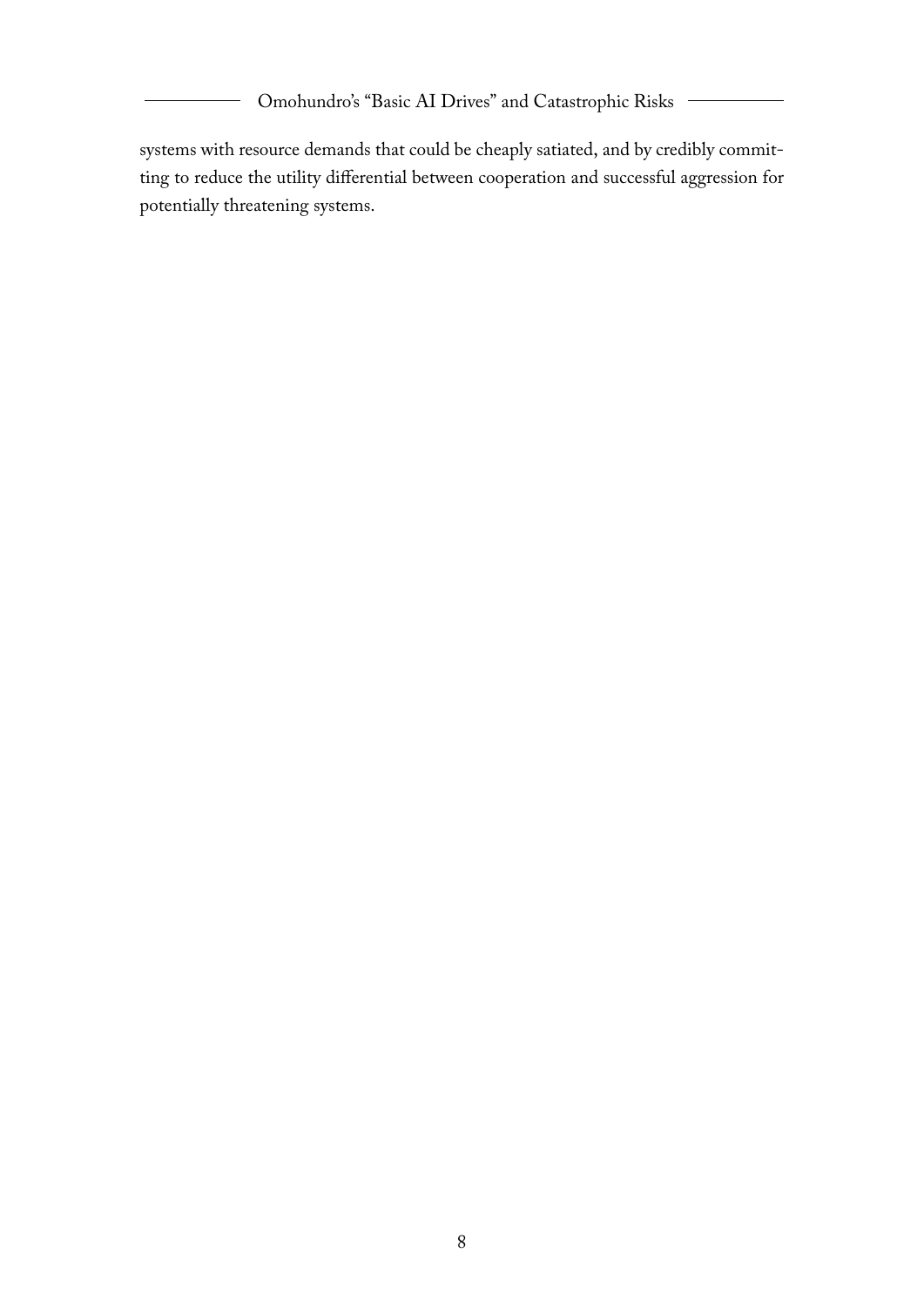# **References**

<span id="page-9-0"></span>Bostrom, Nick. 2002. "Existential Risks: Analyzing Human Extinction Scenarios and Related Hazards." *Journal of Evolution and Technology* 9. <http://www.jetpress.org/volume9/risks.html>.

<span id="page-9-6"></span>. 2003a. "Astronomical Waste: The Opportunity Cost of Delayed Technological Development." *Utilitas* 15 (3): 308–314. doi:[10.1017/S0953820800004076](http://dx.doi.org/10.1017/S0953820800004076).

<span id="page-9-9"></span>. 2003b. "Ethical Issues in Advanced Artificial Intelligence." In *Cognitive, Emotive and Ethical Aspects of Decision Making in Humans and in Artificial Intelligence,* edited by Iva Smit and George E. Lasker, 12–17. Vol. 2. Windsor, ON: International Institute for Advanced Studies in Systems Research / Cybernetics.

<span id="page-9-8"></span>. 2004. "The Future of Human Evolution." In *Two Hundred Years After Kant, Fifty Years After Turing,* edited by Charles Tandy, 339–371. Vol. 2. Death and Anti-Death. Palo Alto, CA: Ria University Press.

<span id="page-9-16"></span>. 2009a. *Infinite Ethics.*Working Paper. Accessed August 13, 2012. [http://www.nickbostrom.](http://www.nickbostrom.com/ethics/infinite.pdf) [com/ethics/infinite.pdf](http://www.nickbostrom.com/ethics/infinite.pdf).

<span id="page-9-11"></span>. 2009b. "Pascal's Mugging." *Analysis* 69 (3): 443–445. doi:[10.1093/analys/anp062](http://dx.doi.org/10.1093/analys/anp062).

- <span id="page-9-1"></span>Chalmers, David John. 2010. "The Singularity: A Philosophical Analysis." *Journal of Consciousness Studies* 17 (9–10): 7–65. [http://www.ingentaconnect.com/content/imp/jcs/2010/00000017/](http://www.ingentaconnect.com/content/imp/jcs/2010/00000017/f0020009/art00001) [f0020009/art00001](http://www.ingentaconnect.com/content/imp/jcs/2010/00000017/f0020009/art00001).
- <span id="page-9-14"></span>de Blanc, Peter. 2007. "Convergence of Expected Utilities with Algorithmic Probability Distributions." Unpublished manuscript, December 28. Accessed August 13, 2012. [http://arxiv.org/abs/](http://arxiv.org/abs/0712.4318) [0712.4318](http://arxiv.org/abs/0712.4318).
- <span id="page-9-2"></span>Friedman, David D. 2008. *Future Imperfect: Technology and Freedom in an Uncertain World.* New York: Cambridge University Press.
- <span id="page-9-13"></span>Hájek, Alan. 2003. "Waging War on Pascal's Wager." *Philosophical Review* 112 (1): 27–56. doi:[10.1215/](http://dx.doi.org/10.1215/00318108-112-1-27) [00318108-112-1-27](http://dx.doi.org/10.1215/00318108-112-1-27).
- <span id="page-9-3"></span>Hall, John Storrs. 2007. *Beyond AI: Creating the Conscience of the Machine.* Amherst, NY: Prometheus Books.
- <span id="page-9-4"></span>Kurzweil, Ray. 2005. *The Singularity Is Near: When Humans Transcend Biology.* New York: Viking.
- <span id="page-9-10"></span>Martin, Robert. 2008. "The St. Petersburg Paradox." In *The Stanford Encyclopedia of Philosophy,* Fall 2008, edited by Edward N. Zalta. Stanford University. [http://plato.stanford.edu/archives/](http://plato.stanford.edu/archives/fall2008/entries/paradox-stpetersburg/) [fall2008/entries/paradox-stpetersburg/](http://plato.stanford.edu/archives/fall2008/entries/paradox-stpetersburg/).
- <span id="page-9-7"></span>Matheny, Jason G. 2007. "Reducing the Risk of Human Extinction." *Risk Analysis* 27 (5): 1335–1344. doi:[10.1111/j.1539-6924.2007.00960.x](http://dx.doi.org/10.1111/j.1539-6924.2007.00960.x).
- <span id="page-9-12"></span>McGee, Vann. 1999. "An Airtight Dutch Book." *Analysis* 59 (264): 257–265. doi:[10 . 1111 / 1467 -](http://dx.doi.org/10.1111/1467-8284.00178) [8284.00178](http://dx.doi.org/10.1111/1467-8284.00178).
- <span id="page-9-5"></span>Moravec, Hans P. 1999. *Robot: Mere Machine to Transcendent Mind.* New York: Oxford University Press.
- <span id="page-9-15"></span>Nordhaus,William D. 2009. *An Analysis of the DismalTheorem.*Cowles Foundation Discussion Paper 1686. New Haven, CT, January 16. Accessed August 13, 2012. [http : / / aida . wss . yale . edu /](http://aida.wss.yale.edu/~nordhaus/homepage/documents/weitz_011609.pdf) [~nordhaus/homepage/documents/weitz\\_011609.pdf](http://aida.wss.yale.edu/~nordhaus/homepage/documents/weitz_011609.pdf).